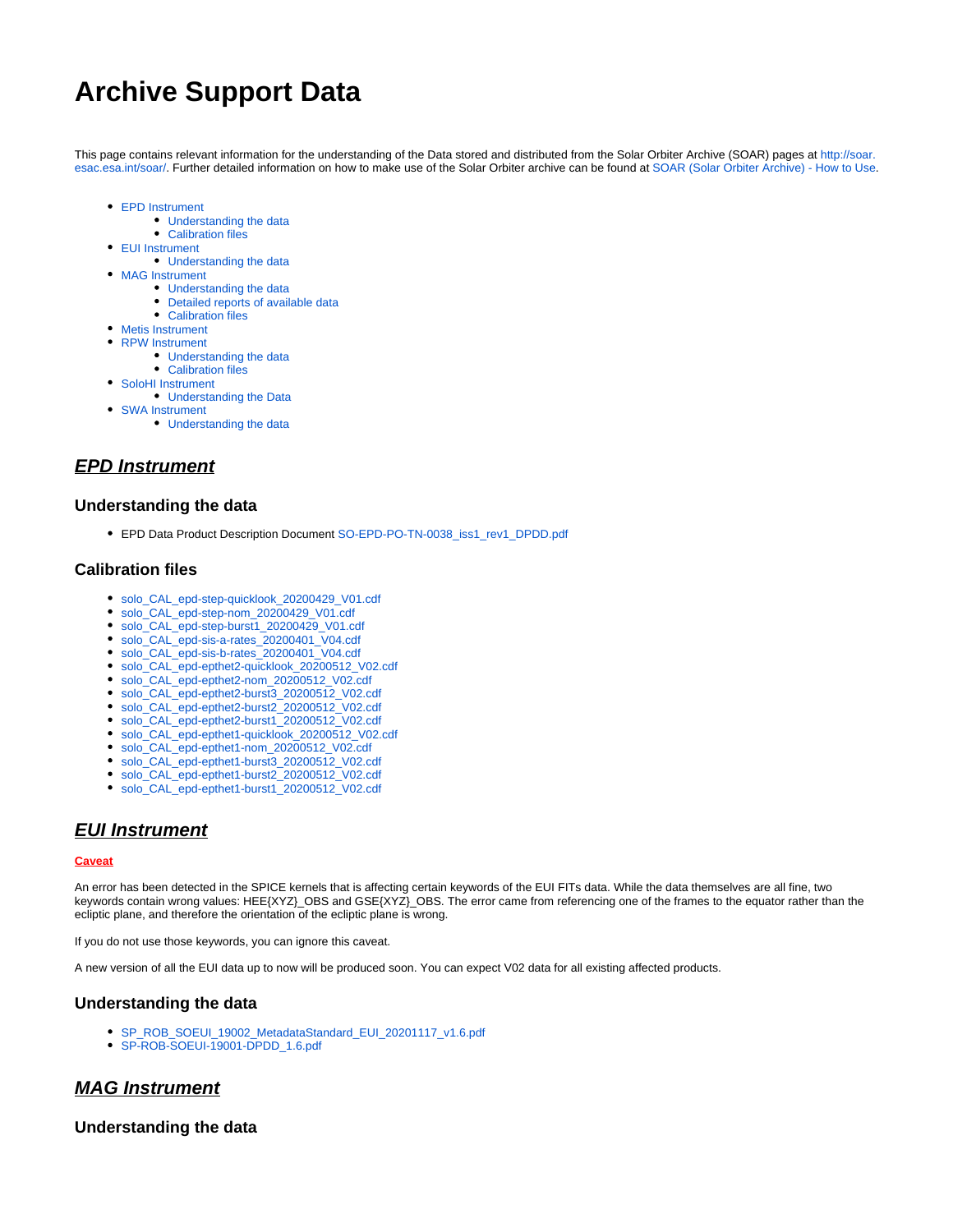- MAG User Guide Solar Orbiter magnetometer user quide i1.pdf
- MAG Data Product Description Document [SOL-MAG-DPDD\\_i2r0\\_28Sep20.pdf](https://issues.cosmos.esa.int/solarorbiterwiki/download/attachments/60885589/SOL-MAG-DPDD_i2r0_28Sep20.pdf?version=1&modificationDate=1601286989000&api=v2)

#### <span id="page-1-0"></span>**Detailed reports of available data**

| Data Validity period | Data Release Report                              |
|----------------------|--------------------------------------------------|
| April 2020           | SOL-MAG-DataReleaseReport 2004 15Dec2020.pdf     |
| <b>June 2020</b>     | SOL-MAG-DataReleaseReport_2006_30Sep2020.pdf     |
| <b>July 2020</b>     | SOL-MAG-DataReleaseReport 2007 30Sep2020.pdf     |
| August 2020          | SOL-MAG-DataReleaseReport_2008_v01_5Oct2020.pdf  |
| September 2020       | SOL-MAG-DataReleaseReport 2009 v2 7Jan2021.pdf   |
| October 2020         | SOL-MAG-DataReleaseReport 2010 v1 7Jan2021.pdf   |
| November 2020        | SOL-MAG-DataReleaseReport_2011_v3_25Feb2021.pdf  |
| December 2020        | SOL-MAG-DataReleaseReport 2012 v1 24Feb2021.pdf  |
| January 2021         | SOL-MAG-DataReleaseReport 2101 v1 17Aug2021.pdf  |
| February 2021        | SOL-MAG-DataReleaseReport_2102_v1_20Aug2021.pdf  |
| <b>March 2021</b>    | SOL-MAG-DataReleaseReport_2103_v1_18Aug2021.pdf  |
| April 2021           | SOL-MAG-DataReleaseReport_2104_v1_18Aug2021.pdf  |
| May 2021             | SOL-MAG-DataReleaseReport_2105_v1_20Aug2021.pdf  |
| <b>June 2021</b>     | SOL-MAG-DataReleaseReport_2106_v1_10Sept2021.pdf |
| <b>July 2021</b>     | SOL-MAG-DataReleaseReport_2107_v1_10Sept2021.pdf |
| August 2021          | SOL-MAG-DataReleaseReport_2108_v2_29Oct2021.pdf  |
| September 2021       | SOL-MAG-DataReleaseReport_2109_v2_10Dec2021.pdf  |
| October 2021         | SOL-MAG-DataReleaseReport_2110_v1_10Dec2021.pdf  |
| November 2021        | SOL-MAG-DataReleaseReport_2111_v1_18Jan2022.pdf  |
| December 2021        | SOL-MAG-DataReleaseReport 2112 v1 15Feb2022.pdf  |
| January 2022         | SOL-MAG-DataReleaseReport_2201_v1_30Mar22.pdf    |
| February 2022        | SOL-MAG-DataReleaseReport_2202_v1_29Apr22.pdf    |

#### <span id="page-1-1"></span>**Calibration files**

- Calibration file for Apr 15 April 20 (2020) data [solo\\_CAL\\_mag-calibration-data\\_20200415-20200420\\_V01.cdf](https://issues.cosmos.esa.int/solarorbiterwiki/download/attachments/60885589/solo_CAL_mag-calibration-data_20200415-20200420_V01.cdf?version=1&modificationDate=1608053829000&api=v2)
- Calibration file for June 2020 data [solo\\_CAL\\_mag-calibration-data\\_20200601-20200630\\_V01.cdf](https://issues.cosmos.esa.int/solarorbiterwiki/download/attachments/60885589/solo_CAL_mag-calibration-data_20200601-20200630_V01.cdf?version=1&modificationDate=1601287188000&api=v2)
- Calibration file for July 2020 data [solo\\_CAL\\_mag-calibration-data\\_20200701-20200731\\_V01.cdf](https://issues.cosmos.esa.int/solarorbiterwiki/download/attachments/60885589/solo_CAL_mag-calibration-data_20200701-20200731_V01.cdf?version=1&modificationDate=1601287206000&api=v2)
- Calibration file for Aug 2020 data [solo\\_CAL\\_mag-calibration-data\\_20200801-20200831\\_V01.cdf](https://issues.cosmos.esa.int/solarorbiterwiki/download/attachments/60885589/solo_CAL_mag-calibration-data_20200801-20200831_V01.cdf?version=1&modificationDate=1604393939000&api=v2)
- Calibration file for Sep 2020 data [solo\\_CAL\\_mag-calibration-data\\_20200901-20200930\\_V01.cdf](https://issues.cosmos.esa.int/solarorbiterwiki/download/attachments/60885589/solo_CAL_mag-calibration-data_20200901-20200930_V01.cdf?version=1&modificationDate=1610362334000&api=v2)
- Calibration file for Oct 2020 data [solo\\_CAL\\_mag-calibration-data\\_20201001-20201031\\_V01.cdf](https://issues.cosmos.esa.int/solarorbiterwiki/download/attachments/60885589/solo_CAL_mag-calibration-data_20201001-20201031_V01.cdf?version=1&modificationDate=1610362376000&api=v2)
- Calibration file for Nov 2020 data [solo\\_CAL\\_mag-calibration-data\\_20201101-20201130\\_V01.cdf](https://issues.cosmos.esa.int/solarorbiterwiki/download/attachments/60885589/solo_CAL_mag-calibration-data_20201101-20201130_V01.cdf?version=1&modificationDate=1612782691000&api=v2)
- Calibration file for Dec 2020 data [solo\\_CAL\\_mag-calibration-data\\_20201201-20201231\\_V01.cdf](https://issues.cosmos.esa.int/solarorbiterwiki/download/attachments/60885589/solo_CAL_mag-calibration-data_20201201-20201231_V01.cdf?version=1&modificationDate=1614687364000&api=v2)
- Calibration file for Jan 2021 data [solo\\_CAL\\_mag-calibration-data\\_20210101-20210131\\_V00.cdf](https://issues.cosmos.esa.int/solarorbiterwiki/download/attachments/60885589/solo_CAL_mag-calibration-data_20210101-20210131_V00.cdf?version=1&modificationDate=1629799903000&api=v2)
- Calibration file for Feb 2021 data [solo\\_CAL\\_mag-calibration-data\\_20210201-20210228\\_V00.cdf](https://issues.cosmos.esa.int/solarorbiterwiki/download/attachments/60885589/solo_CAL_mag-calibration-data_20210201-20210228_V00.cdf?version=1&modificationDate=1629799950000&api=v2)
- Calibration file for Mar 2021 data [solo\\_CAL\\_mag-calibration-data\\_20210301-20210331\\_V00.cdf](https://issues.cosmos.esa.int/solarorbiterwiki/download/attachments/60885589/solo_CAL_mag-calibration-data_20210301-20210331_V00.cdf?version=1&modificationDate=1629799963000&api=v2)
- Calibration file for Apr 2021 data [solo\\_CAL\\_mag-calibration-data\\_20210401-20210430\\_V00.cdf](https://issues.cosmos.esa.int/solarorbiterwiki/download/attachments/60885589/solo_CAL_mag-calibration-data_20210401-20210430_V00.cdf?version=1&modificationDate=1629799973000&api=v2)
- Calibration file for May 2021 data [solo\\_CAL\\_mag-calibration-data\\_20210501-20210531\\_V00.cdf](https://issues.cosmos.esa.int/solarorbiterwiki/download/attachments/60885589/solo_CAL_mag-calibration-data_20210501-20210531_V00.cdf?version=1&modificationDate=1629799984000&api=v2)
- Calibration file for June 2021 data [solo\\_CAL\\_mag-calibration-data\\_20210601-20210630\\_V00.cdf](https://issues.cosmos.esa.int/solarorbiterwiki/download/attachments/60885589/solo_CAL_mag-calibration-data_20210601-20210630_V00.cdf?version=1&modificationDate=1631521016000&api=v2)
- Calibration file for July 2021 data [solo\\_CAL\\_mag-calibration-data\\_20210701-20210731\\_V00.cdf](https://issues.cosmos.esa.int/solarorbiterwiki/download/attachments/60885589/solo_CAL_mag-calibration-data_20210701-20210731_V00.cdf?version=1&modificationDate=1631521050000&api=v2)
- Calibration file for August 2021 data [solo\\_CAL\\_mag-calibration-data\\_20210801-20210831\\_V00.cdf](https://issues.cosmos.esa.int/solarorbiterwiki/download/attachments/60885589/solo_CAL_mag-calibration-data_20210801-20210831_V00.cdf?version=1&modificationDate=1636017510000&api=v2)
- Calibration file for September 2021 data [solo\\_CAL\\_mag-calibration-data\\_20210923-20210930\\_V00.cdf](https://issues.cosmos.esa.int/solarorbiterwiki/download/attachments/60885589/solo_CAL_mag-calibration-data_20210923-20210930_V00.cdf?version=1&modificationDate=1639479817000&api=v2)
- Calibration file for October 2021 data [solo\\_CAL\\_mag-calibration-data\\_20211001-20211031\\_V00.cdf](https://issues.cosmos.esa.int/solarorbiterwiki/download/attachments/60885589/solo_CAL_mag-calibration-data_20211001-20211031_V00.cdf?version=1&modificationDate=1639479832000&api=v2)
- Calibration file for November 2021 data [solo\\_CAL\\_mag-calibration-data\\_20211101-20211130\\_V00.cdf](https://issues.cosmos.esa.int/solarorbiterwiki/download/attachments/60885589/solo_CAL_mag-calibration-data_20211101-20211130_V00.cdf?version=1&modificationDate=1642522503000&api=v2)
- Calibration file for December 2021 data [solo\\_CAL\\_mag-calibration-data\\_20211201-20211231\\_V00.cdf](https://issues.cosmos.esa.int/solarorbiterwiki/download/attachments/60885589/solo_CAL_mag-calibration-data_20211201-20211231_V00.cdf?version=1&modificationDate=1644927171000&api=v2) Calibration file for January 2022 data [solo\\_CAL\\_mag-calibration-data\\_20220101-20220131\\_V00.cdf](https://issues.cosmos.esa.int/solarorbiterwiki/download/attachments/60885589/solo_CAL_mag-calibration-data_20220101-20220131_V00.cdf?version=1&modificationDate=1648635563000&api=v2)
- Calibration file for February 2022 data [solo\\_CAL\\_mag-calibration-data\\_20220201-20220228\\_V00.cdf](https://issues.cosmos.esa.int/solarorbiterwiki/download/attachments/60885589/solo_CAL_mag-calibration-data_20220201-20220228_V00.cdf?version=1&modificationDate=1651217993000&api=v2)